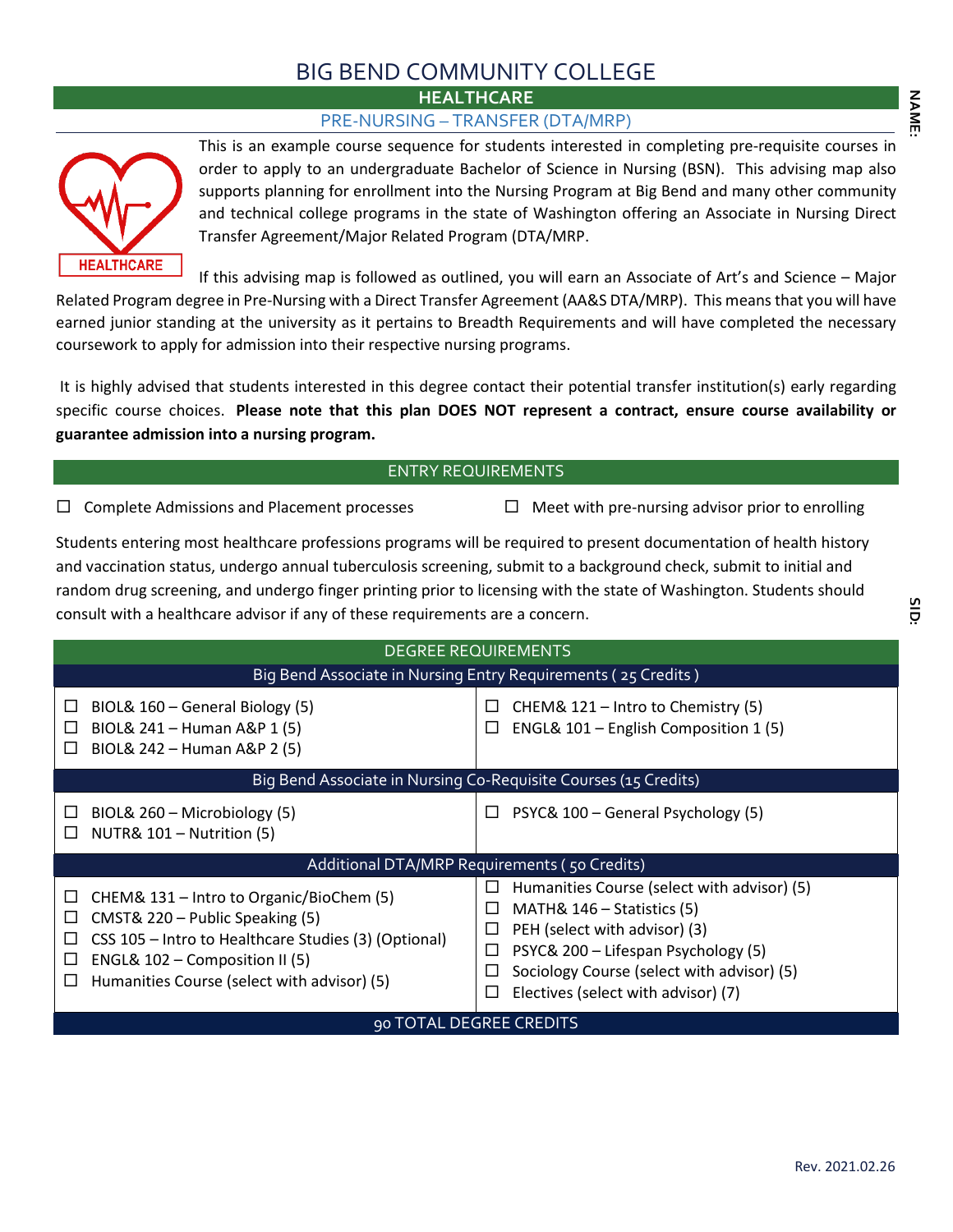## PRE-NURSING DTA/MRP PRE-REQUISITE FLOW CHART

Start by talking with your assigned advisor to determine which courses to take first based on your placement scores.

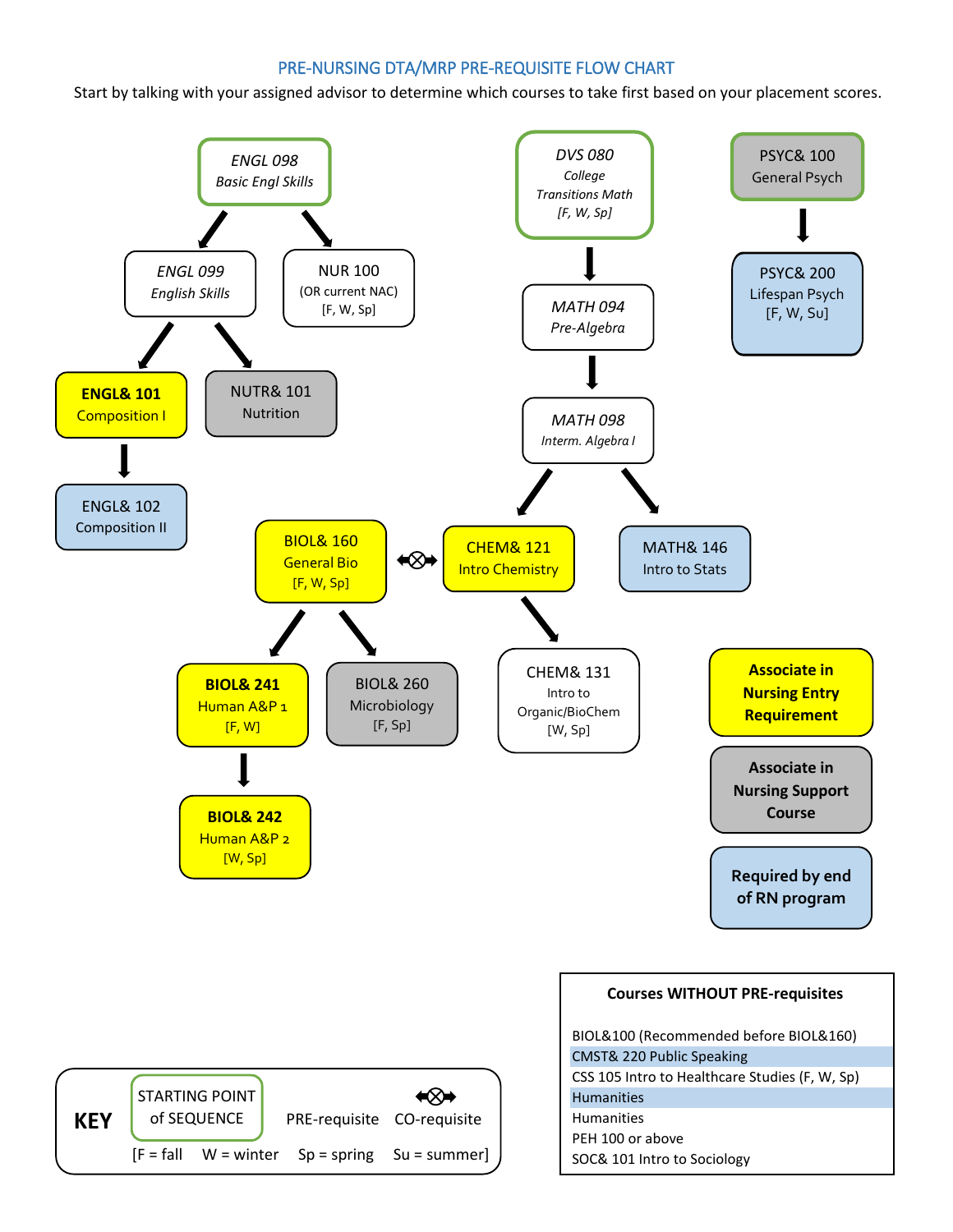| PRE NURSING DTA/MRP QUARTERLY PROGRAM PLAN (YEAR ONE) |                                       |                                            |  |  |  |
|-------------------------------------------------------|---------------------------------------|--------------------------------------------|--|--|--|
| FALL (15 credits)                                     | WINTER (14 credits)                   | SPRING (15 credits)                        |  |  |  |
| CHEM&121 (5)                                          | BIOL&160(5)                           | BIOL&260 (5)                               |  |  |  |
| CMST&220(5)                                           | NUR 100 (9)                           | NUTR&101 (5)                               |  |  |  |
| ENGL&101 (5)                                          |                                       | PSYC&100 (5)                               |  |  |  |
|                                                       |                                       |                                            |  |  |  |
| <b>ADVISING</b>                                       |                                       |                                            |  |  |  |
| <b>FALL</b>                                           | <b>WINTER</b>                         | <b>SPRING</b>                              |  |  |  |
| $\Box$ BBCC Foundation scholarship app                | Assess program plan with advisor<br>□ | Assess program plan with advisor<br>$\Box$ |  |  |  |
| $\Box$ Fill out FAFSA or WAFSA for next year          |                                       |                                            |  |  |  |
| Meet with your advisor                                |                                       |                                            |  |  |  |

|                                                     |              | <b>QUARTERLY REGISTRATION PLANNING</b> |                                  |             |       |
|-----------------------------------------------------|--------------|----------------------------------------|----------------------------------|-------------|-------|
| <b>QUARTER:</b><br><b>REGISTRATION ACCESS CODE:</b> |              |                                        |                                  |             |       |
| <b>CLASS</b>                                        | <b>TITLE</b> | <b>CREDITS</b>                         | <b>DAYS</b>                      | <b>TIME</b> | ITEM# |
|                                                     |              |                                        |                                  |             |       |
|                                                     |              |                                        |                                  |             |       |
|                                                     |              |                                        |                                  |             |       |
|                                                     |              |                                        |                                  |             |       |
|                                                     |              |                                        |                                  |             |       |
|                                                     |              |                                        |                                  |             |       |
|                                                     |              | <b>QUARTERLY REGISTRATION PLANNING</b> |                                  |             |       |
| QUARTER:                                            |              |                                        | <b>REGISTRATION ACCESS CODE:</b> |             |       |
| <b>CLASS</b>                                        | <b>TITLE</b> | <b>CREDITS</b>                         | <b>DAYS</b>                      | <b>TIME</b> | ITEM# |
|                                                     |              |                                        |                                  |             |       |
|                                                     |              |                                        |                                  |             |       |
|                                                     |              |                                        |                                  |             |       |
|                                                     |              |                                        |                                  |             |       |
|                                                     |              |                                        |                                  |             |       |
|                                                     |              |                                        |                                  |             |       |
|                                                     |              | QUARTERLY REGISTRATION PLANNING        |                                  |             |       |
| <b>QUARTER:</b>                                     |              |                                        | <b>REGISTRATION ACCESS CODE:</b> |             |       |
| <b>CLASS</b>                                        | <b>TITLE</b> | <b>CREDITS</b>                         | <b>DAYS</b>                      | <b>TIME</b> | ITEM# |
|                                                     |              |                                        |                                  |             |       |
|                                                     |              |                                        |                                  |             |       |
|                                                     |              |                                        |                                  |             |       |
|                                                     |              |                                        |                                  |             |       |
|                                                     |              |                                        |                                  |             |       |
|                                                     |              |                                        |                                  |             |       |
|                                                     |              | <b>QUARTERLY REGISTRATION PLANNING</b> |                                  |             |       |
| <b>QUARTER:</b>                                     |              |                                        | <b>REGISTRATION ACCESS CODE:</b> |             |       |
| <b>CLASS</b>                                        | <b>TITLE</b> | <b>CREDITS</b>                         | <b>DAYS</b>                      | <b>TIME</b> | ITEM# |
|                                                     |              |                                        |                                  |             |       |
|                                                     |              |                                        |                                  |             |       |
|                                                     |              |                                        |                                  |             |       |
|                                                     |              |                                        |                                  |             |       |
|                                                     |              |                                        |                                  |             |       |